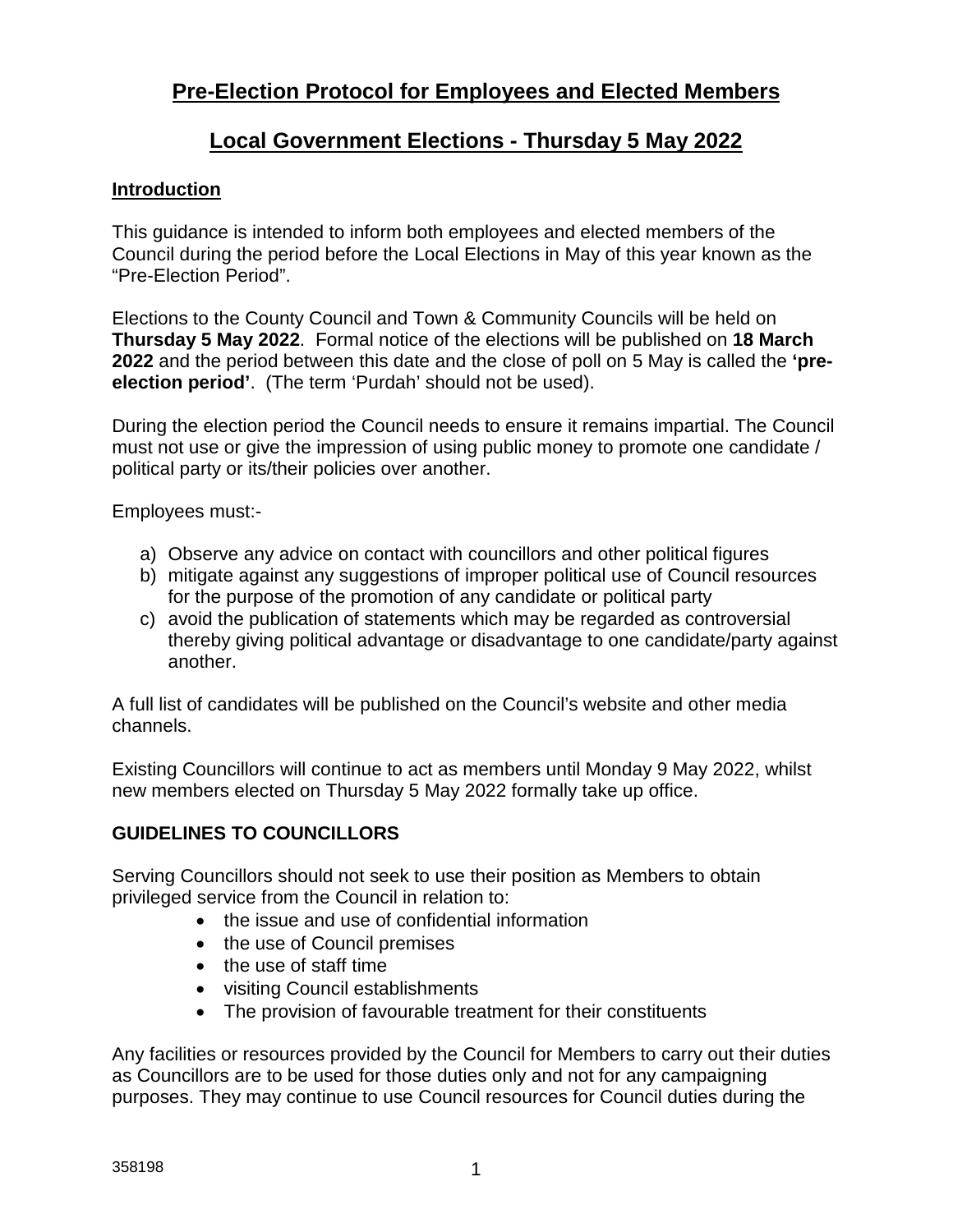period prior to an election. However, they shall not be used for electioneering or canvassing. This includes the support from Member Services. For the avoidance of doubt, Members must also not use any Council provided ICT hardware or applications, including email facilities, for any purpose connected with their election campaign.

# **GUIDELINES TO EMPLOYEES**

Staff should always act fairly and impartially towards all candidates. In their professional capacity, they must not take part in any publicity which could link them with or appear to favour any candidate or political party.

All correspondence, enquiries and any permitted provision of facilities or information should be dealt with fairly between candidates, to ensure that no particular advantage or favour is given. Generally, there is an entitlement to the same information and access to premises as is available to the public. If you have any doubts about the capacity in which a person is acting, you should check this out and speak with Returning Officer or his senior staff.

All council publicity is potentially sensitive in the run-up to the elections. Existing Coucillors may be standing for re-election and also a number of Ynys Môn elected members may be involved in election campaigns as agents or campaigners.

Employees must be careful not to give, or to be seen to give, greater prominence in any publicity to existing Councillors over other candidates for the seats they will be contesting.

No political posters or similar election material should be displayed in any Council office or establishment or on cars used by staff for official business or which are parked in the Council office car parks.

Similarly, no such political/election material should be displayed by any contractor or volunteer working with or on behalf of the Council. Staff should make this clear in any relevant contracts or SLAs with the Council.

Council premises should not be used in any way to promote or signify any favour or support for any individual candidate or political party. General photographs of the exterior of the Council premises from outside the site are permissible providing they are not used to exploit or indicate the views of the Council or any of the pupils, residents or staff working in those premises.

There are circumstances in which public buildings may be used for public meetings in connection with the elections. If you are approached to permit such usage please contact a senior member of the electoral team for advice before approving such use.

## **Staff in Politically Restricted Posts**

Those staff whose posts have been identified as "politically restricted" are not permitted to engage in any political activity. This applies at all times both during work hours and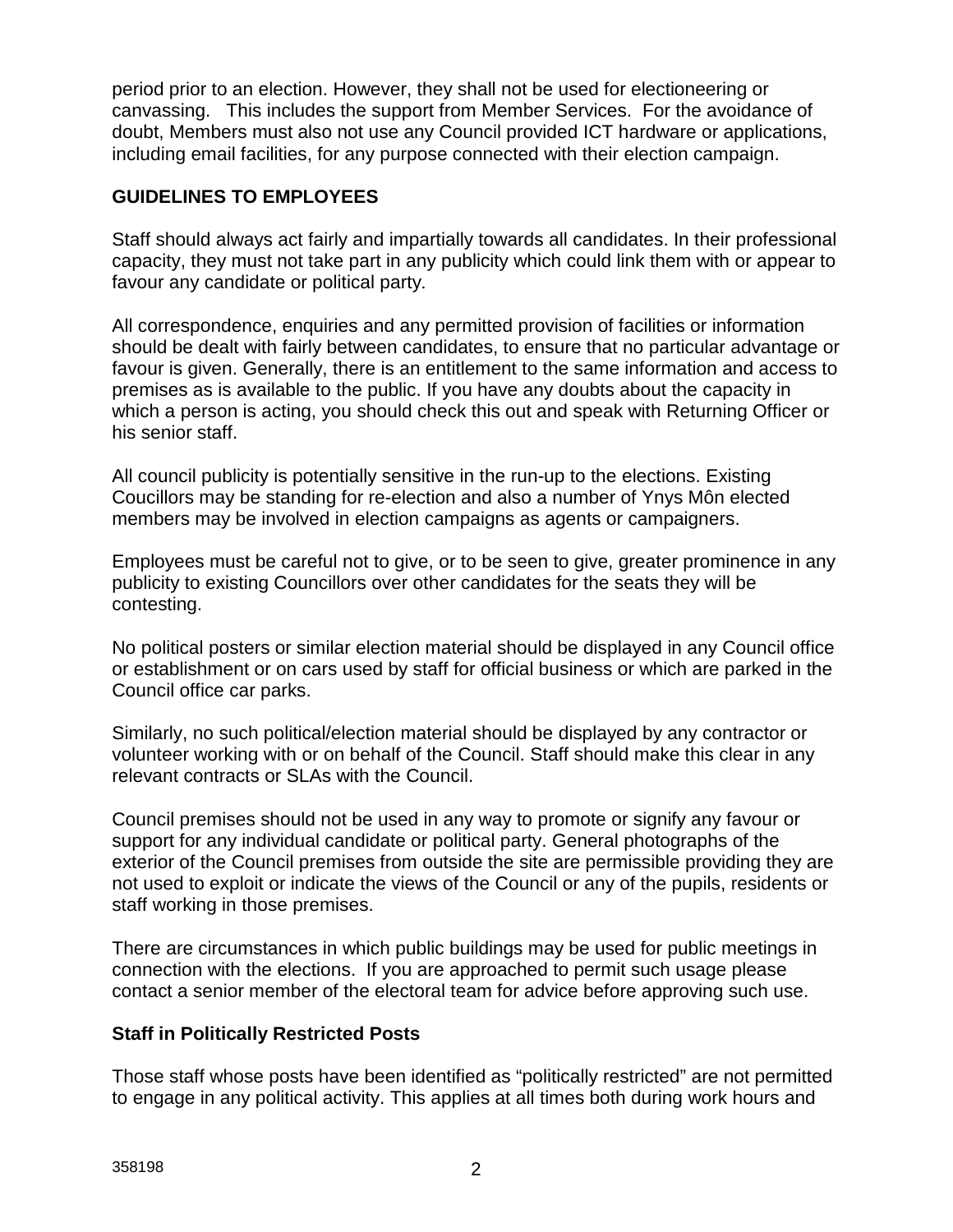outside and not only during the pre-election period. The main activities prohibited to these officers are:

- being a candidate for election to the House of Commons, the National Assembly for Wales, the Police and Crime Commissioner or a Local Authority;
- acting as an agent for a candidate for the election to one of the bodies above;
- being an officer of a political party or acting on behalf of a candidate for election to one of the bodies above
- canvassing on behalf of a political party or on behalf of a candidate;
- speaking to the public or to a section of the public with the apparent intention of affecting support for a candidate or political party; and
- publishing any written work which appears to be intended to affect public support for a candidate or political party
- Engaging in active political debate with candidates or parties via social media. In this regard such restricted staff should also avoid "liking", "following" or "befriending" candidates or political parties on social media.

# **Canvassing**

Questions may arise over candidates wishing to canvass for support in Council-run establishments such as warden serviced accommodation. The first consideration has to be the wishes of the occupants/users; the second is fair and even-handed treatment of all candidates and political parties. So the same opportunity must be offered to all declared candidates for a particular electoral division.

# **Publicity / Events / Visits**

Publicity is defined very widely as "*any communication, in whatever form, addressed to the public at large or to a section of the public*". As well as covering the more obvious forms such as speeches, leaflets and newspaper articles issued by or on behalf of the Council, it can include sponsorship, meetings, even the colour of floral displays and Ministerial or other official visits which take place or are requested during the preelection period.

Factors to be taken into account when considering whether or not an item of publicity is prohibited include:

- the content and style of the material;
- the time and circumstances of publication;
- the likely effect of the material on those to whom it is directed;

• whether the material promotes or opposes a point of view on a question of political controversy which is specifically identifiable as the view of one candidate but not all; and • where the material is part of a campaign, the public effect that campaign is designed to have

During the pre- election period, ad-hoc meetings with candidates and other politicians should be avoided unless they are regular meetings (for example, of a partnership body) in which the individuals concerned normally take part. Officers should therefore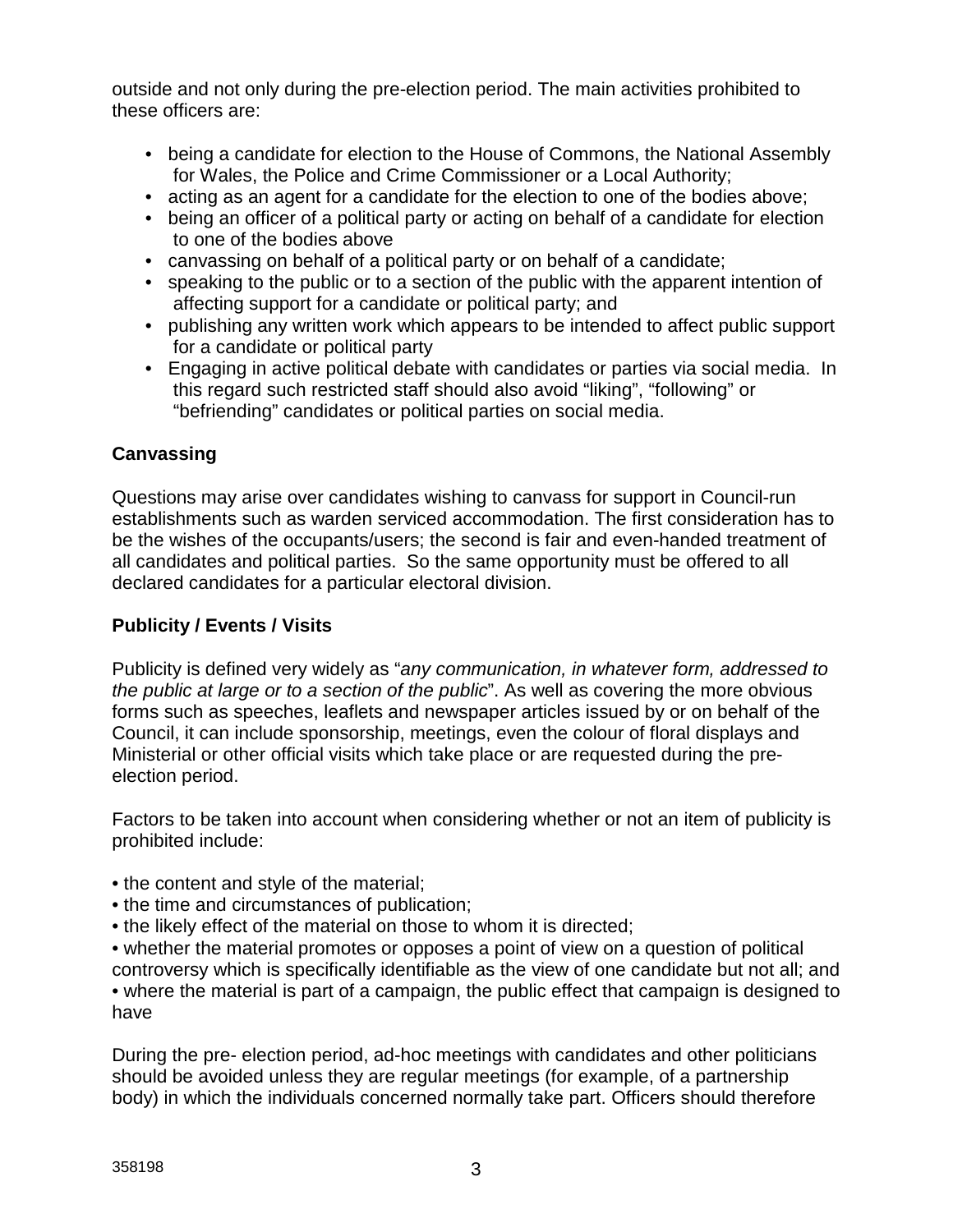generally refrain from inviting politicians to meetings / conferences / openings/ launches etc. during the pre-election period.

Ministerial visits should be avoided during this election period; advice pertaining to Ministerial visits can be sought direct from the Returning Officer or his/her senior electoral or communications staff, who will advise accordingly.

All proposed council promotional activity should be cleared in advance with the Council's Corporate Communications team.

# **Use of Council owned premises and resources**

Local authorities are barred from assisting any Councillor, AM, MP, PCC, candidate or political party in publishing publicity material. Council printing and postage facilities must therefore not be used for the printing, translating and posting of political publicity nor must the Council provided ICT support and/or resources be used to receive or disseminate political publicity materials

Whilst candidates and political parties have the right to use schools and public meeting rooms for meetings in certain circumstances, as already outlined it is not appropriate for party political posters or stickers to appear in, on or within the immediate proximity of Council offices, residential homes, depots, schools, vehicles etc.

## **Websites**

Publicity material of a political nature will not be permitted on the Council's website or any of its social media pages.

# **Consultation**

Major consultation exercises should be avoided during the pre-election period. An exception will be made when services need to undertake statutory consultation e.g. planning applications, or if the Council is required by an external organisation e.g. the Welsh Government, to undertake consultation during this period. If further guidance is required then you should speak with the Returning Officer or his/her senior staff.

## **Ordinary council business during the pre-election**

There is no prohibition on conducting normal Council business or decision making during the pre election period. However, in the run-up to May 2022 it is possible that even "business as usual" may become increasingly politicised. You will need to be careful to avoid the allegation that particular officer proposals will affect support for one candidate or political party – and defer a decision if that might reasonably be the case.

## **Contact with the Press**

All contact with the press should be via the Council's Corporate Communications team.